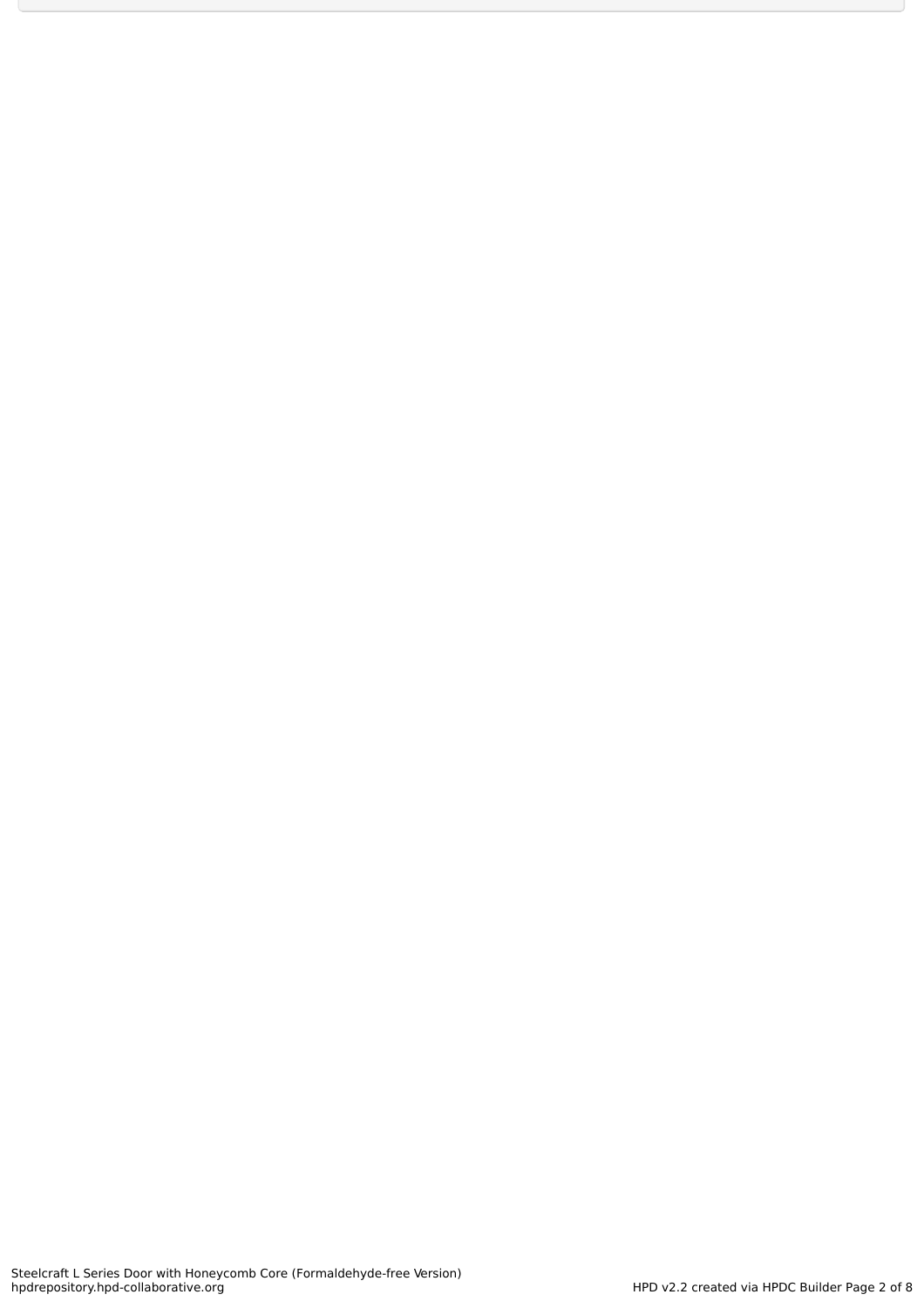This section lists contents in a product based on specific threshold(s) and reports detailed health information including hazards. This *HPD uses the inventory method indicated above, which is one of three possible methods:*

- *Basic Inventory method with Product-level threshold.*
- *Nested Material Inventory method with Product-level threshold*
- *Nested Material Inventory method with individual Material-level thresholds*

Definitions and requirements for the three inventory methods and requirements for each data field can be found in the HPD Open *Standard version 2.2, available on the HPDC website at: [www.hpd-collaborative.org/hpd-2-2-standard](https://www.hpd-collaborative.org/hpd-2-2-standard)*

### **STEELCRAFT L SERIES DOOR WITH HONEYCOMB CORE (FORMALDEHYDE-FREE VERSION)**

| PRODUCT THRESHOLD: 1000 ppm |  |  |  |
|-----------------------------|--|--|--|
|-----------------------------|--|--|--|

RESIDUALS AND IMPURITIES CONSIDERED: Yes

RESIDUALS AND IMPURITIES NOTES: Residuals and impurities were collected for all raw materials included in this product. All chemicals that fall above the stated threshold are included in this section.

OTHER PRODUCT NOTES:

| <b>IRON</b>                                                    |                                              |         |                                      | ID: <b>7439-89-6</b> |  |  |
|----------------------------------------------------------------|----------------------------------------------|---------|--------------------------------------|----------------------|--|--|
| HAZARD SCREENING METHOD: Pharos Chemical and Materials Library |                                              |         | HAZARD SCREENING DATE: 2020-08-19    |                      |  |  |
| %: 93.0000 - 94.0000                                           | $GS: LT-P1$                                  | RC: UNK | SUBSTANCE ROLE: Alloy element        |                      |  |  |
| <b>HAZARD TYPE</b>                                             | AGENCY AND LIST TITLES                       |         | WARNINGS                             |                      |  |  |
| <b>ENDOCRINE</b>                                               | <b>TEDX</b> - Potential Endocrine Disruptors |         | <b>Potential Endocrine Disruptor</b> |                      |  |  |

SUBSTANCE NOTES: This substance is part of the steel alloy matrix. Due to the commodity nature of steel, the status of recycled content is unknown.

| HAZARD SCREENING METHOD: Pharos Chemical and Materials Library | HAZARD SCREENING DATE: 2020-08-19                                                                                              |                                   |                 |                                     |  |
|----------------------------------------------------------------|--------------------------------------------------------------------------------------------------------------------------------|-----------------------------------|-----------------|-------------------------------------|--|
| %: $2.0000 - 3.0000$                                           | GS: LT-UNK                                                                                                                     | RC: None                          | nano: <b>No</b> | SUBSTANCE ROLE: Biological material |  |
| <b>HAZARD TYPE</b>                                             | AGENCY AND LIST TITLES                                                                                                         |                                   | <b>WARNINGS</b> |                                     |  |
|                                                                |                                                                                                                                |                                   |                 |                                     |  |
| <b>RESPIRATORY</b>                                             | <b>AOEC - Asthmagens</b><br>SUBSTANCE NOTES: A range is given to protect the proprietary nature of the supplier's formulation. |                                   |                 | Asthmagen (Rs) - sensitizer-induced |  |
|                                                                |                                                                                                                                |                                   |                 | ID: 7732-18-5                       |  |
| <b>WATER</b>                                                   | HAZARD SCREENING METHOD: Pharos Chemical and Materials Library                                                                 | HAZARD SCREENING DATE: 2020-08-19 |                 |                                     |  |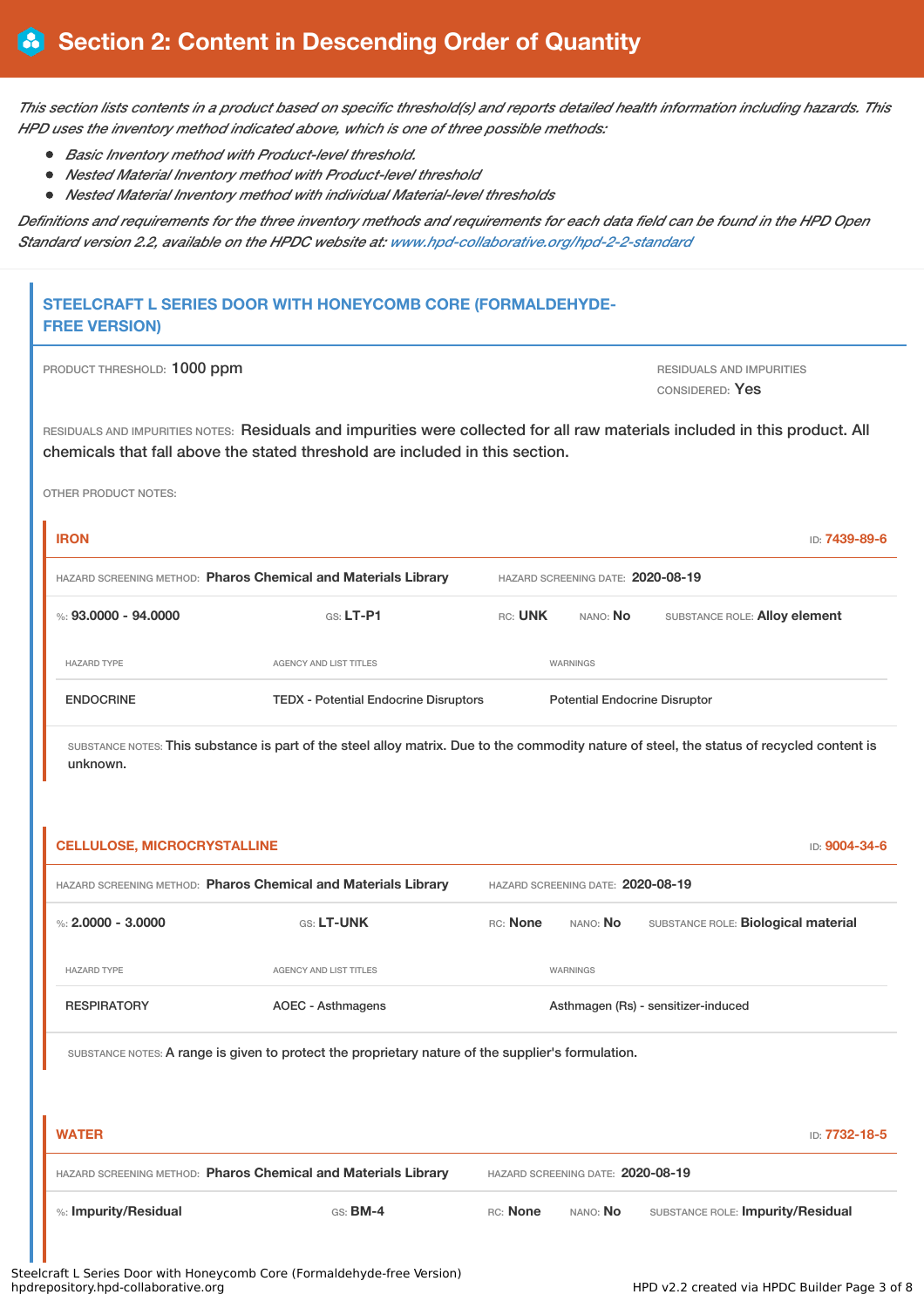HAZARD TYPE **AGENCY AND LIST TITLES AGENCY AND LIST TITLES WARNINGS** None found Nowarnings found on HPD Priority Hazard Lists SUBSTANCE NOTES: **CARBON** ID: **7440-44-0** HAZARD SCREENING METHOD: **Pharos Chemical and Materials Library** HAZARD SCREENING DATE: **2020-08-19** %: **0.1000 - 1.0000** GS: LT-UNK RC: UNK NANO: No SUBSTANCE ROLE: Alloy element HAZARD TYPE **AGENCY AND LIST TITLES AGENCY AND LIST TITLES WARNINGS** None found Nowarnings found on HPD Priority Hazard Lists

SUBSTANCE NOTES: This substance is part of the steel alloy matrix. Due to the commodity nature of steel, the status of recycled content is unknown.

| <b>MANGANESE</b><br>ID: <b>7439-96-5</b>                       |                                                |                                   |          |                                      |                                            |
|----------------------------------------------------------------|------------------------------------------------|-----------------------------------|----------|--------------------------------------|--------------------------------------------|
| HAZARD SCREENING METHOD: Pharos Chemical and Materials Library |                                                | HAZARD SCREENING DATE: 2020-08-19 |          |                                      |                                            |
| %: 0.1000 - 1.0000                                             | $GS: LT-P1$                                    | RC: UNK                           |          | NANO: <b>No</b>                      | SUBSTANCE ROLE: Alloy element              |
| <b>HAZARD TYPE</b>                                             | <b>AGENCY AND LIST TITLES</b>                  |                                   | WARNINGS |                                      |                                            |
| <b>ENDOCRINE</b>                                               | <b>TEDX</b> - Potential Endocrine Disruptors   |                                   |          | <b>Potential Endocrine Disruptor</b> |                                            |
| <b>MULTIPLE</b>                                                | German FEA - Substances Hazardous to<br>Waters |                                   |          | Class 2 - Hazard to Waters           |                                            |
| <b>REPRODUCTIVE</b>                                            | GHS - Japan                                    |                                   |          |                                      | Toxic to reproduction - Category 1B [H360] |

SUBSTANCE NOTES: This substance is part of the steel alloy matrix. Due to the commodity nature of steel, the status of recycled content is unknown.

| <b>NEOPRENE</b>                                                |                                                                                                    |                                   |          | ID: 9010-98-4                                  |
|----------------------------------------------------------------|----------------------------------------------------------------------------------------------------|-----------------------------------|----------|------------------------------------------------|
| HAZARD SCREENING METHOD: Pharos Chemical and Materials Library |                                                                                                    | HAZARD SCREENING DATE: 2020-08-19 |          |                                                |
| %: $0.1000 - 0.5000$                                           | GS: LT-UNK                                                                                         | RC: None                          | NANO: No | SUBSTANCE ROLE: Adhesive                       |
| <b>HAZARD TYPE</b>                                             | <b>AGENCY AND LIST TITLES</b>                                                                      | WARNINGS                          |          |                                                |
| None found                                                     |                                                                                                    |                                   |          | No warnings found on HPD Priority Hazard Lists |
|                                                                | SUBSTANCE NOTES: A range is given to protect the proprietary nature of the supplier's formulation. |                                   |          |                                                |
|                                                                |                                                                                                    |                                   |          |                                                |
| <b>SILICON</b>                                                 |                                                                                                    |                                   |          | ID: 7440-21-3                                  |
|                                                                |                                                                                                    |                                   |          |                                                |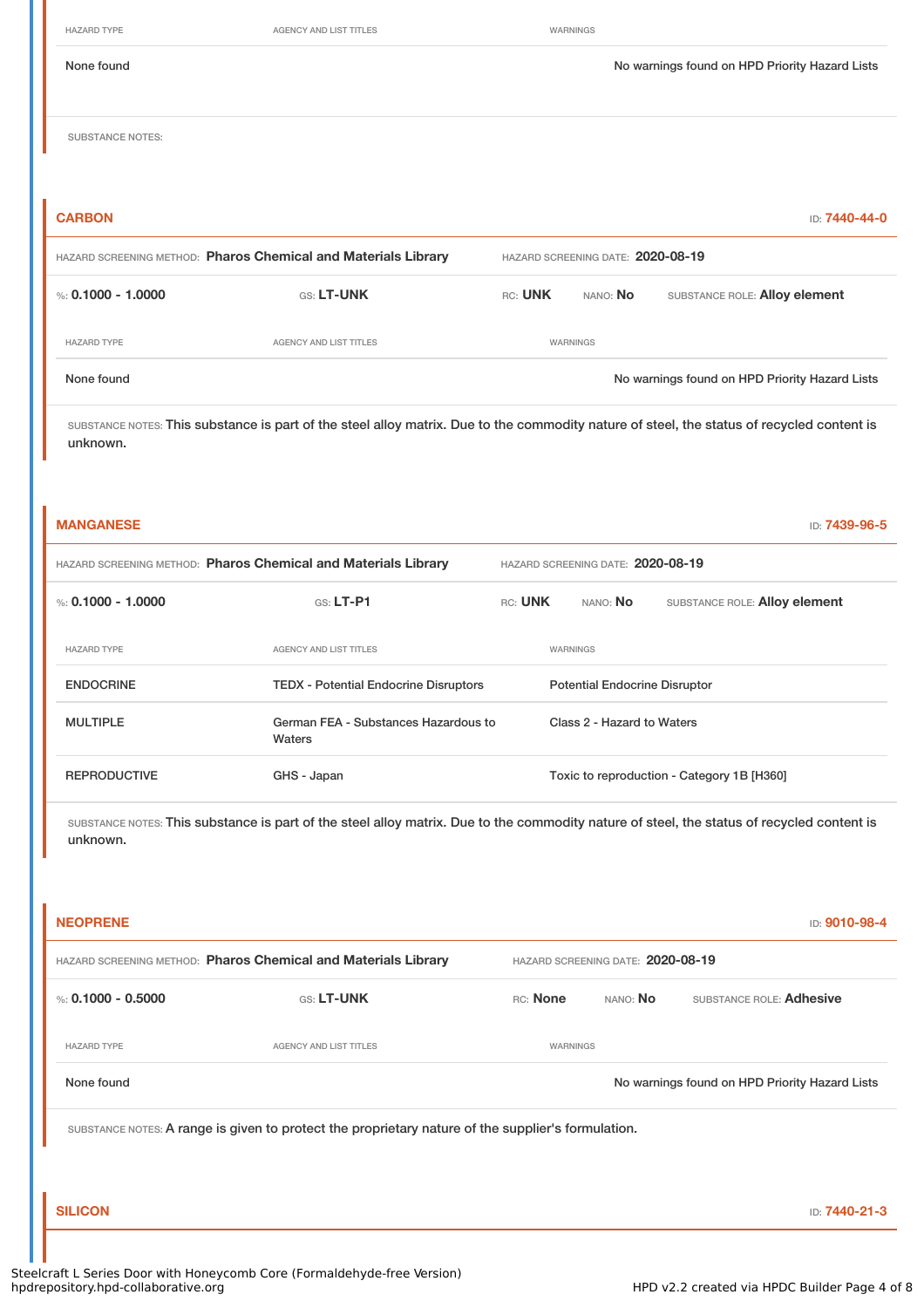| HAZARD SCREENING METHOD: Pharos Chemical and Materials Library |                        | HAZARD SCREENING DATE: 2020-08-19 |                 |                                                |  |
|----------------------------------------------------------------|------------------------|-----------------------------------|-----------------|------------------------------------------------|--|
| %: 0.1000 - 0.5000                                             | <b>GS: LT-UNK</b>      | RC: UNK                           | nano: <b>No</b> | SUBSTANCE ROLE: Alloy element                  |  |
| <b>HAZARD TYPE</b>                                             | AGENCY AND LIST TITLES |                                   | WARNINGS        |                                                |  |
| None found                                                     |                        |                                   |                 | No warnings found on HPD Priority Hazard Lists |  |

SUBSTANCE NOTES: This substance is part of the steel alloy matrix. Due to the commodity nature of steel, the status of recycled content is unknown.

#### **UNDISCLOSED**

| HAZARD SCREENING METHOD: Pharos Chemical and Materials Library |                                                | HAZARD SCREENING DATE: 2020-08-19 |          |                                      |                                                        |
|----------------------------------------------------------------|------------------------------------------------|-----------------------------------|----------|--------------------------------------|--------------------------------------------------------|
| %: 0.0100 - 0.5000                                             | $GS: LT-P1$                                    | RC: None                          |          | NANO: No                             | SUBSTANCE ROLE: Adhesive                               |
| <b>HAZARD TYPE</b>                                             | <b>AGENCY AND LIST TITLES</b>                  |                                   | WARNINGS |                                      |                                                        |
| <b>CHRON AQUATIC</b>                                           | EU - GHS (H-Statements)                        |                                   |          |                                      | H411 - Toxic to aquatic life with long lasting effects |
| <b>SKIN IRRITATION</b>                                         | EU - GHS (H-Statements)                        |                                   |          | H315 - Causes skin irritation        |                                                        |
| <b>SKIN SENSITIZE</b>                                          | EU - GHS (H-Statements)                        |                                   |          |                                      | H317 - May cause an allergic skin reaction             |
| <b>EYE IRRITATION</b>                                          | EU - GHS (H-Statements)                        |                                   |          | H319 - Causes serious eye irritation |                                                        |
| <b>MULTIPLE</b>                                                | German FEA - Substances Hazardous to<br>Waters |                                   |          | Class 2 - Hazard to Waters           |                                                        |

SUBSTANCE NOTES: A range is given and the CAS # is undisclosed to protect the proprietary nature of the supplier's formulation.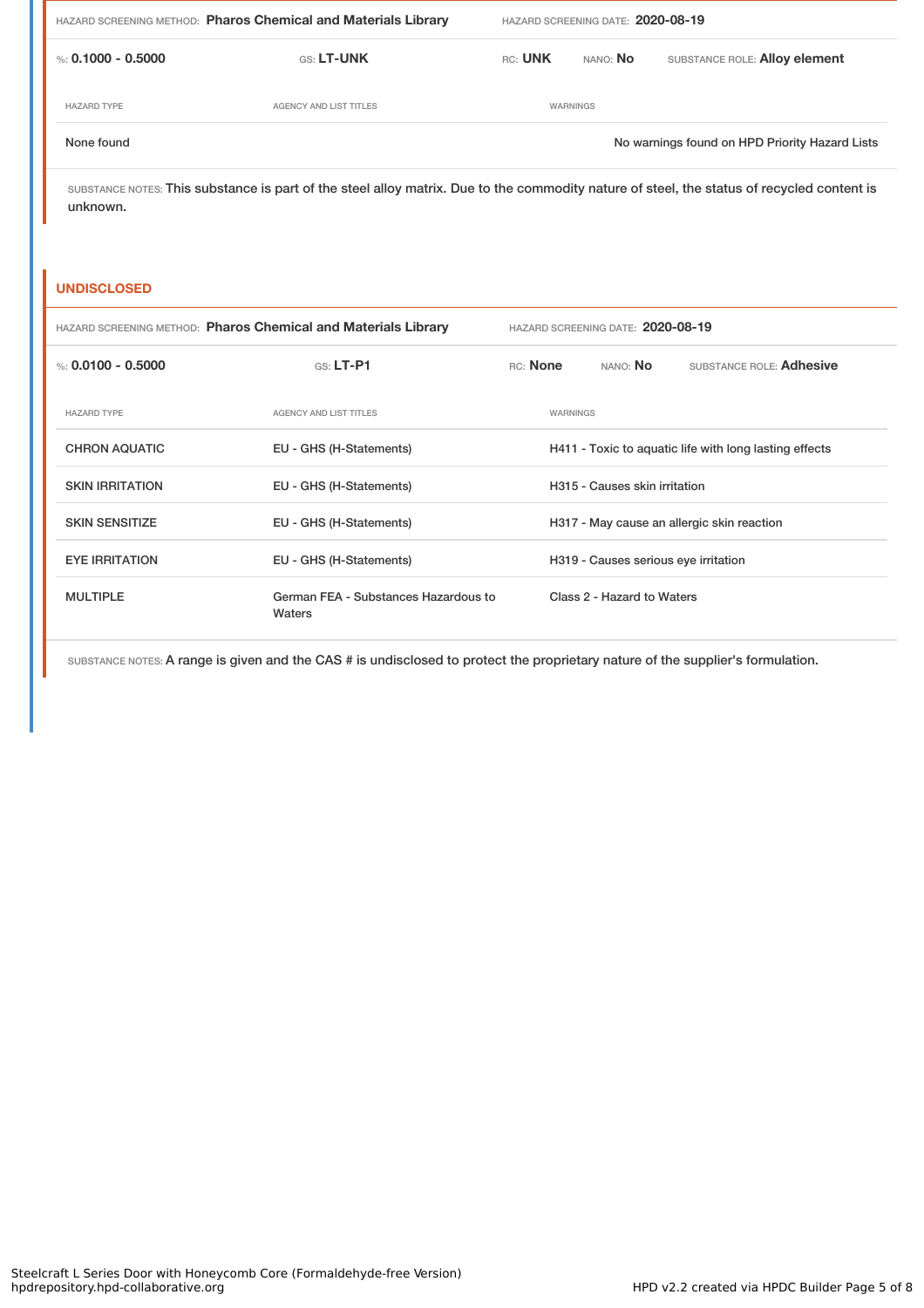This section lists applicable certification and standards compliance information for VOC emissions and VOC content. Other types of *health or environmental performance testing or certifications completed for the product may be provided.*

| <b>VOC EMISSIONS</b>                                                                                                            | <b>CDPH Standard Method V1.2 (Section</b><br>01350/CHPS) - Classroom & Office scenario |                                   |                                      |
|---------------------------------------------------------------------------------------------------------------------------------|----------------------------------------------------------------------------------------|-----------------------------------|--------------------------------------|
| CERTIFYING PARTY: Third Party<br>APPLICABLE FACILITIES: Cincinnati, OH<br>CERTIFICATE URL:                                      | <b>ISSUE DATE:</b><br>2020-01-09                                                       | <b>EXPIRY DATE:</b><br>2020-12-01 | <b>CERTIFIER OR LAB:</b><br>Intertek |
| https://sustainabilitydirectory.intertek.com/images/certificates/d67901af-<br>cd73-4c7e-8e9f-d0c2d6a7008e/104082430GRR-001b.pdf |                                                                                        |                                   |                                      |

CERTIFICATION AND COMPLIANCE NOTES:

### **H** Section 4: Accessories

This section lists related products or materials that the manufacturer requires or recommends for installation (such as adhesives or fasteners), maintenance, cleaning, or operations. For information relating to the contents of these related products, refer to their *applicable Health Product Declarations, if available.*

No accessories are required for this product.

# **Section 5: General Notes**

While the substances listed are specific to the L18 door with a honeycomb core, this HPD is representative of the full L series with honeycomb core due to similar formulations across the full series.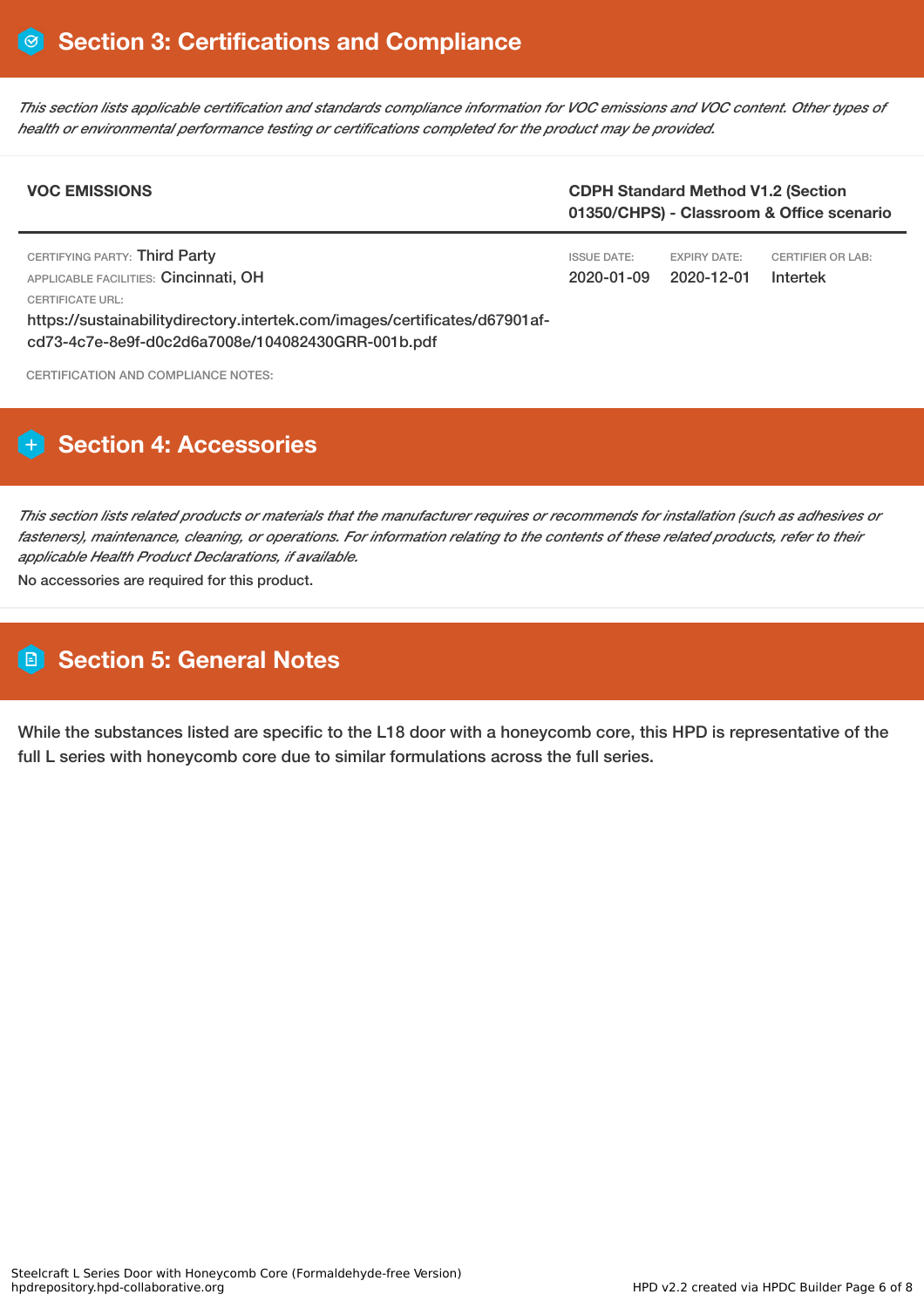### **MANUFACTURER INFORMATION**

MANUFACTURER: **Allegion** ADDRESS: **11819 N. Pennsylvania St. Carmel IN 46032, USA** WEBSITE: **www.allegion.com**

CONTACT NAME: **Tim Weller** TITLE: **Manager of Codes, Standards and Sustainability** PHONE: **317-810-3751** EMAIL: **tim.weller@allegion.com**

The listed contact is responsible for the validity of this HPD and attests that it is accurate and complete to the best of his or her knowledge.

#### **KEY**

#### **Hazard Types**

**AQU** Aquatic toxicity **CAN** Cancer **DEV** Developmental toxicity **END** Endocrine activity **EYE** Eye irritation/corrosivity **GEN** Gene mutation **GLO** Global warming

#### **GreenScreen (GS)**

**BM-4** Benchmark 4 (prefer-safer chemical) **BM-3** Benchmark 3 (use but still opportunity for improvement) **BM-2** Benchmark 2 (use but search for safer substitutes) **BM-1** Benchmark 1 (avoid - chemical of high concern) **BM-U** Benchmark Unspecified (due to insufficient data) **LT-P1** List Translator Possible 1 (Possible Benchmark-1)

#### **LAN** Land toxicity **MAM** Mammalian/systemic/organ toxicity **MUL** Multiple **NEU** Neurotoxicity **NF** Not found on Priority Hazard Lists **OZO** Ozone depletion **PBT** Persistent, bioaccumulative, and toxic

**PHY** Physical hazard (flammable or reactive) **REP** Reproductive **RES** Respiratory sensitization **SKI** Skin sensitization/irritation/corrosivity **UNK** Unknown

**LT-1** List Translator 1 (Likely Benchmark-1) **LT-UNK** List Translator Benchmark Unknown (the chemical is present on at least one GreenScreen Specified List, but the information contained within the list did not result in a clear mapping to a LT-1 or LTP1 score.) **NoGS** No GreenScreen.

#### **Recycled Types**

**PreC** Pre-consumer recycled content **PostC** Post-consumer recycled content **UNK** Inclusion of recycled content is unknown **None** Does not include recycled content

#### **Other Terms:**

**GHS SDS** Globally Harmonized System of Classification and Labeling of Chemicals Safety Data Sheet

#### **Inventory Methods:**

**Nested Method / Material Threshold** Substances listed within each material per threshold indicated per material **Nested Method / Product Threshold** Substances listed within each material per threshold indicated per product **Basic Method / Product Threshold** Substances listed individually per threshold indicated per product

**Nano** Composed of nano scale particles or nanotechnology **Third Party Verified** Verification by independent certifier approved by HPDC **Preparer** Third party preparer, if not self-prepared by manufacturer **Applicable facilities** Manufacturing sites to which testing applies

The Health Product Declaration (HPD) Open Standard provides for the disclosure of product contents and potential associated human and environmental health hazards. Hazard associations are based on the HPD Priority Hazard Lists, the GreenScreen List Translator™, and when *available, full GreenScreen® assessments. The HPD Open Standard v2.1 is not:*

- *<sup>a</sup> method for the assessment of exposure or risk associated with product handling or use,*
- a method for assessing potential health impacts of: (i) substances used or created during the manufacturing process or (ii) substances *created after the product is delivered for end use.*

Information about life cycle, exposure and/or risk assessments performed on the product may be reported by the manufacturer in appropriate *Notes sections, and/or, where applicable, in the Certifications section.*

The HPD Open Standard was created and is supported by the Health Product Declaration Collaborative (the HPD Collaborative), a customer-led organization composed of stakeholders throughout the building industry that is committed to the continuous improvement of building products *through transparency, openness, and innovation throughout the product supply chain.*

The product manufacturer and any applicable independent verifier are solely responsible for the accuracy of statements and claims made in this

Steelcraft L Series Door with Honeycomb Core (Formaldehyde-free Version)